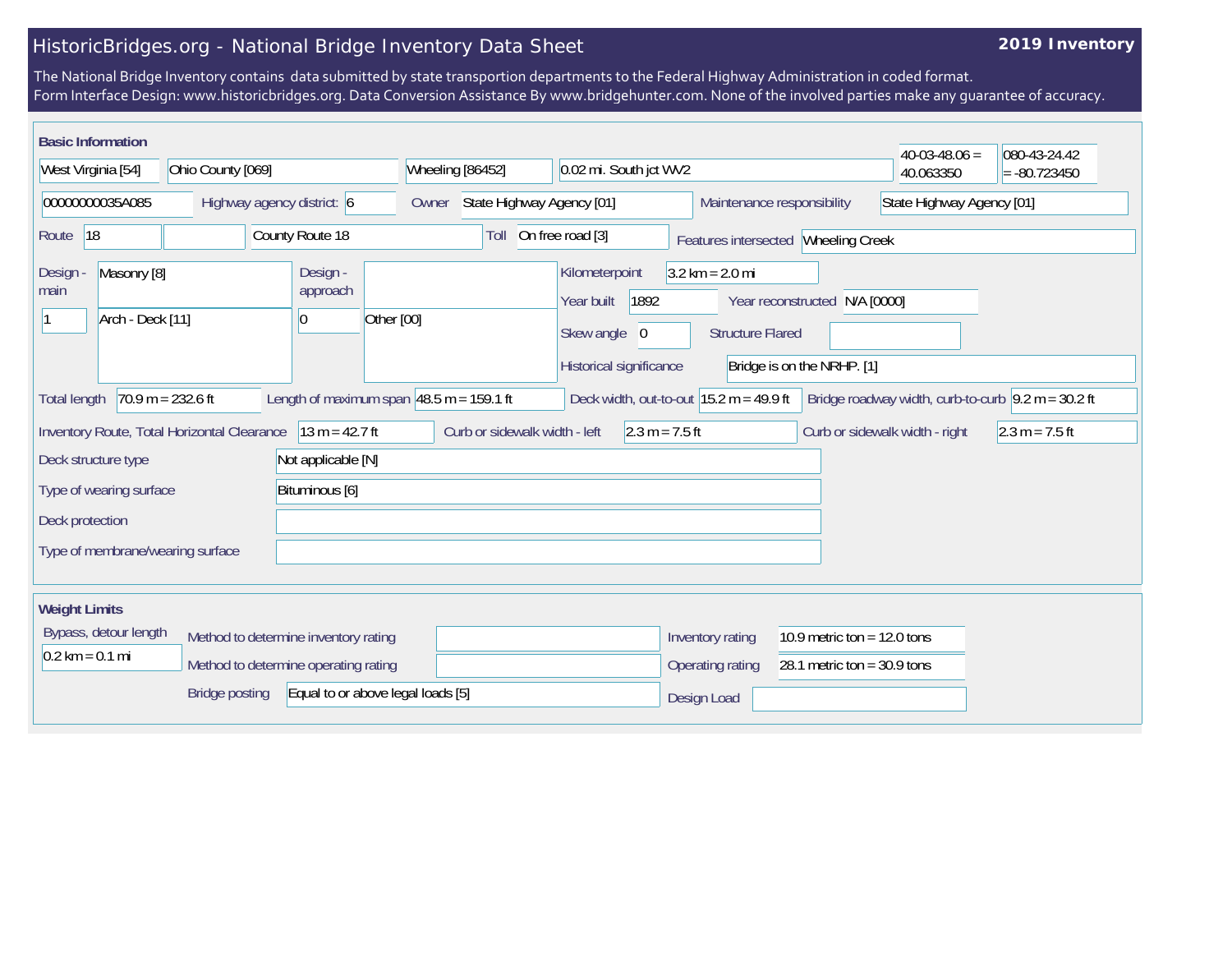| <b>Functional Details</b>                                                                                                             |                                                 |                                             |                          |                                                       |               |                   |  |
|---------------------------------------------------------------------------------------------------------------------------------------|-------------------------------------------------|---------------------------------------------|--------------------------|-------------------------------------------------------|---------------|-------------------|--|
| 6081<br>Average daily truck traffi<br>Average Daily Traffic                                                                           | Year 2016<br>%<br> 7                            | Future average daily traffic                |                          | 7419<br>Year                                          | 2036          |                   |  |
| Collector (Urban) [17]<br>Road classification                                                                                         | Lanes on structure 2                            |                                             |                          | Approach roadway width                                |               | $9.1 m = 29.9 ft$ |  |
| Type of service on bridge Highway-pedestrian [5]                                                                                      | Direction of traffic 2 - way traffic [2]        |                                             |                          |                                                       | Bridge median |                   |  |
| Parallel structure designation<br>No parallel structure exists. [N]                                                                   |                                                 |                                             |                          |                                                       |               |                   |  |
| Type of service under bridge<br>Waterway [5]                                                                                          | Lanes under structure<br>$\overline{0}$         |                                             | Navigation control       |                                                       |               |                   |  |
| Navigation vertical clearanc<br>$0 = N/A$                                                                                             |                                                 | Navigation horizontal clearance $ 0 = N/A $ |                          |                                                       |               |                   |  |
| Minimum vertical clearance over bridge roadway<br>$99.99 m = 328.1 ft$<br>Minimum navigation vertical clearance, vertical lift bridge |                                                 |                                             |                          |                                                       |               |                   |  |
| Minimum lateral underclearance reference feature Feature not a highway or railroad [N]                                                |                                                 |                                             |                          |                                                       |               |                   |  |
| Minimum lateral underclearance on left $0 = N/A$<br>Minimum lateral underclearance on right 99.9 = Unlimited                          |                                                 |                                             |                          |                                                       |               |                   |  |
| Minimum vertical underclearance reference feature Feature not a highway or railroad [N]<br>Minimum Vertical Underclearance $ 0 = N/A$ |                                                 |                                             |                          |                                                       |               |                   |  |
| Appraisal ratings - underclearances N/A [N]                                                                                           |                                                 |                                             |                          |                                                       |               |                   |  |
|                                                                                                                                       |                                                 |                                             |                          |                                                       |               |                   |  |
| <b>Repair and Replacement Plans</b>                                                                                                   |                                                 |                                             |                          |                                                       |               |                   |  |
| Type of work to be performed                                                                                                          | Work to be done by contract [1]<br>Work done by |                                             |                          |                                                       |               |                   |  |
| Bridge rehabilitation because of general structure<br>deterioration or inadequate strength. [35]                                      | Bridge improvement cost                         | 174000                                      | Roadway improvement cost |                                                       | 60000         |                   |  |
|                                                                                                                                       | Length of structure improvement                 | $71 m = 233.0 ft$                           |                          | Total project cost                                    | 234000        |                   |  |
|                                                                                                                                       | Year of improvement cost estimate               | 2016                                        |                          |                                                       |               |                   |  |
|                                                                                                                                       | Border bridge - state                           |                                             |                          | Border bridge - percent responsibility of other state |               |                   |  |
|                                                                                                                                       | Border bridge - structure number                |                                             |                          |                                                       |               |                   |  |